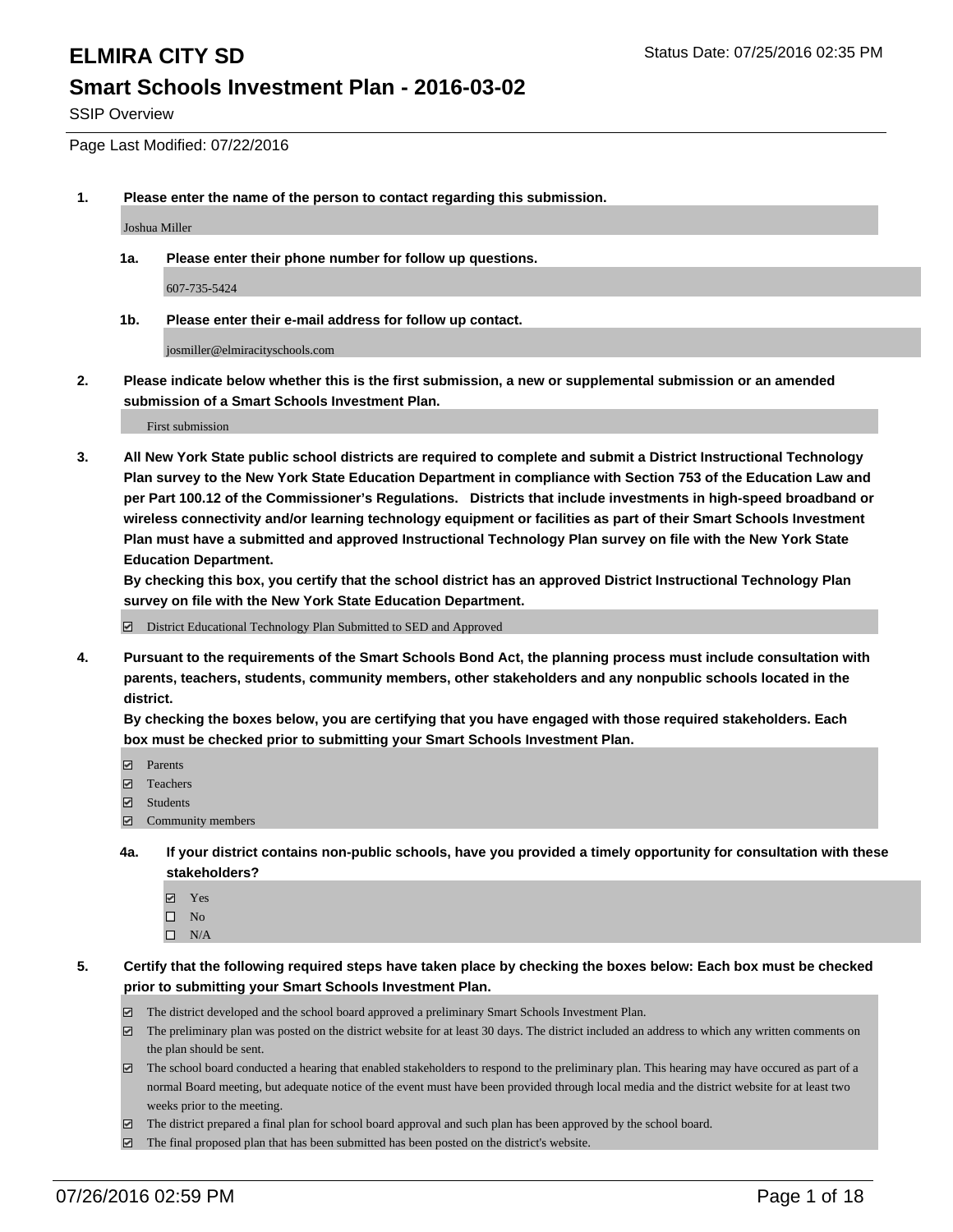SSIP Overview

Page Last Modified: 07/22/2016

**5a. Please upload the proposed Smart Schools Investment Plan (SSIP) that was posted on the district's website. Note that this should be different than your recently submitted Educational Technology Survey. The Final SSIP, as approved by the School Board, should also be posted on the website and remain there during the course of the projects contained therein.**

Preliminary Smart Schools Investment Plan.pdf

**6. Please enter an estimate of the total number of students and staff that will benefit from this Smart Schools Investment Plan based on the cumulative projects submitted to date.**

7,163

**7. An LEA/School District may partner with one or more other LEA/School Districts to form a consortium to pool Smart Schools Bond Act funds for a project that meets all other Smart School Bond Act requirements. Each school district participating in the consortium will need to file an approved Smart Schools Investment Plan for the project and submit a signed Memorandum of Understanding that sets forth the details of the consortium including the roles of each respective district.**

 $\Box$  The district plans to participate in a consortium to partner with other school district(s) to implement a Smart Schools project.

**8. Please enter the name and 6-digit SED Code for each LEA/School District participating in the Consortium.**

| <b>Partner LEA/District</b> | ISED BEDS Code |
|-----------------------------|----------------|
| (No Response)               | (No Response)  |

**9. Please upload a signed Memorandum of Understanding with all of the participating Consortium partners.**

(No Response)

**10. Your district's Smart Schools Bond Act Allocation is:**

\$7,090,526

**11. Enter the budget sub-allocations by category that you are submitting for approval at this time. If you are not budgeting SSBA funds for a category, please enter 0 (zero.) If the value entered is \$0, you will not be required to complete that survey question.**

|                                       | Sub-         |
|---------------------------------------|--------------|
|                                       | Allocations  |
| <b>School Connectivity</b>            | 3,994,933    |
| Connectivity Projects for Communities | $\Omega$     |
| Classroom Technology                  | 0            |
| Pre-Kindergarten Classrooms           | $\Omega$     |
| Replace Transportable Classrooms      | $\Omega$     |
| High-Tech Security Features           | 1,956,700    |
| <b>Totals:</b>                        | 5,951,633.00 |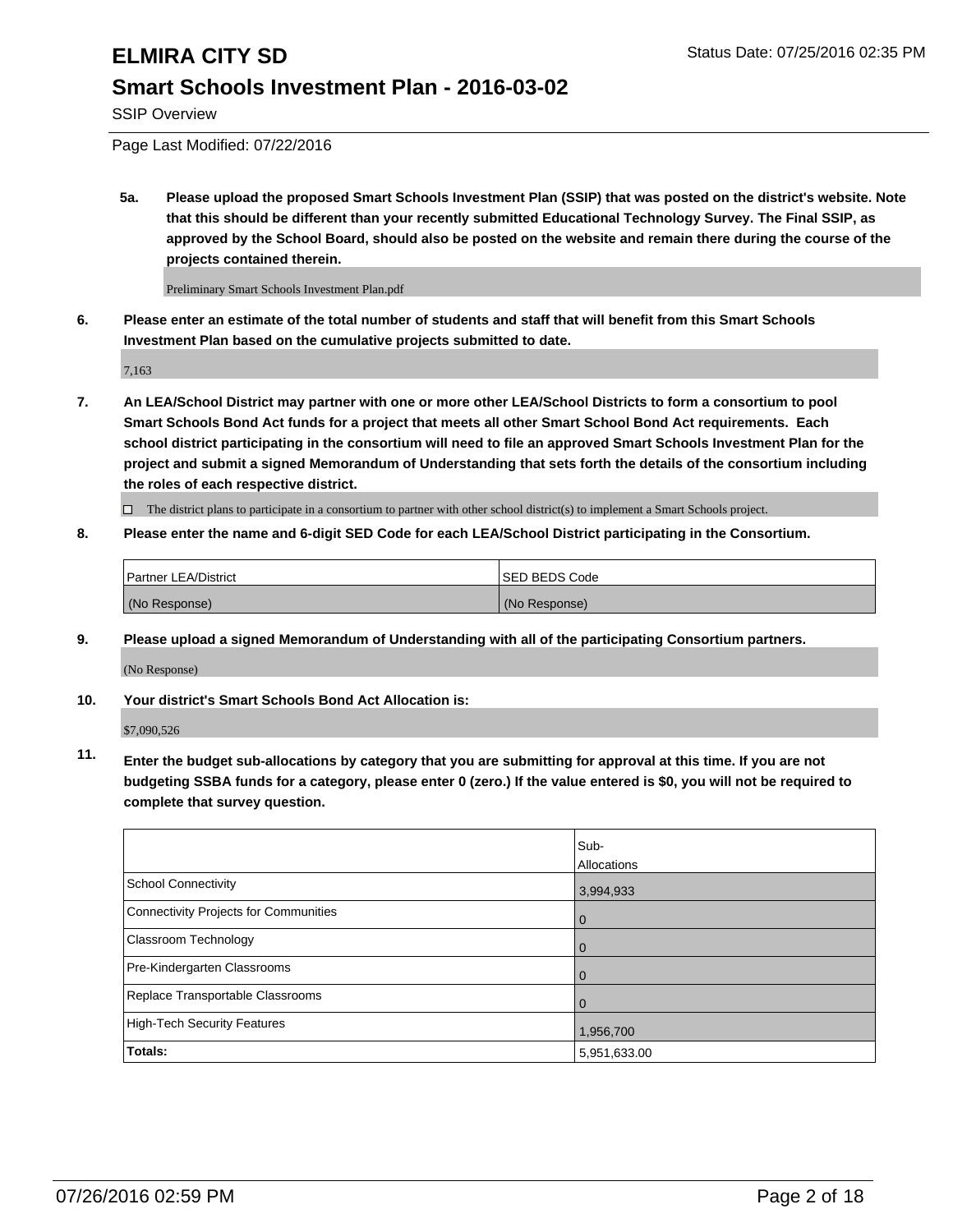School Connectivity

Page Last Modified: 07/22/2016

- **1. In order for students and faculty to receive the maximum benefit from the technology made available under the Smart Schools Bond Act, their school buildings must possess sufficient connectivity infrastructure to ensure that devices can be used during the school day. Smart Schools Investment Plans must demonstrate that:**
	- **sufficient infrastructure that meets the Federal Communications Commission's 100 Mbps per 1,000 students standard currently exists in the buildings where new devices will be deployed, or**
	- **is a planned use of a portion of Smart Schools Bond Act funds, or**
	- **is under development through another funding source.**

**Smart Schools Bond Act funds used for technology infrastructure or classroom technology investments must increase the number of school buildings that meet or exceed the minimum speed standard of 100 Mbps per 1,000 students and staff within 12 months. This standard may be met on either a contracted 24/7 firm service or a "burstable" capability. If the standard is met under the burstable criteria, it must be:**

**1. Specifically codified in a service contract with a provider, and**

**2. Guaranteed to be available to all students and devices as needed, particularly during periods of high demand, such as computer-based testing (CBT) periods.**

### **Please describe how your district already meets or is planning to meet this standard within 12 months of plan submission.**

The SSBA funds will meet this standard by providing additional bandwidth and stability to the network backbone. The majority of the district network is currently connected to the Network Operations Center by 10gb links between network closets and between buildings. The proposed projects will provide stability to these internal links. The connection between the district and the host of internet services at GST BOCES provides for bursting capabilities and flexibility in order to increase available bandwidth to meet this standard. Improving the network backbone and providing an alternate path to GST BOCES will improve the district's ability to meet this standard continuously without interruption due to equipment failures or fiber breaks.

- **1a. If a district believes that it will be impossible to meet this standard within 12 months, it may apply for a waiver of this requirement, as described on the Smart Schools website. The waiver must be filed and approved by SED prior to submitting this survey.**
	- $\Box$  By checking this box, you are certifying that the school district has an approved waiver of this requirement on file with the New York State Education Department.

## **2. Connectivity Speed Calculator (Required)**

|                         | I Number of<br>Students | Multiply by<br>100 Kbps | Divide by 1000 Current Speed<br>to Convert to<br>Required<br>Speed in Mb | l in Mb    | <b>I</b> Expected<br>Speed to be<br>Attained Within Required<br>12 Months | <b>Expected Date</b><br>l When<br>Speed Will be<br>l Met |
|-------------------------|-------------------------|-------------------------|--------------------------------------------------------------------------|------------|---------------------------------------------------------------------------|----------------------------------------------------------|
| <b>Calculated Speed</b> | 6.264                   | 626,400                 | 626.4                                                                    | 1,250 Mbps | 1,250 Mbps                                                                | now                                                      |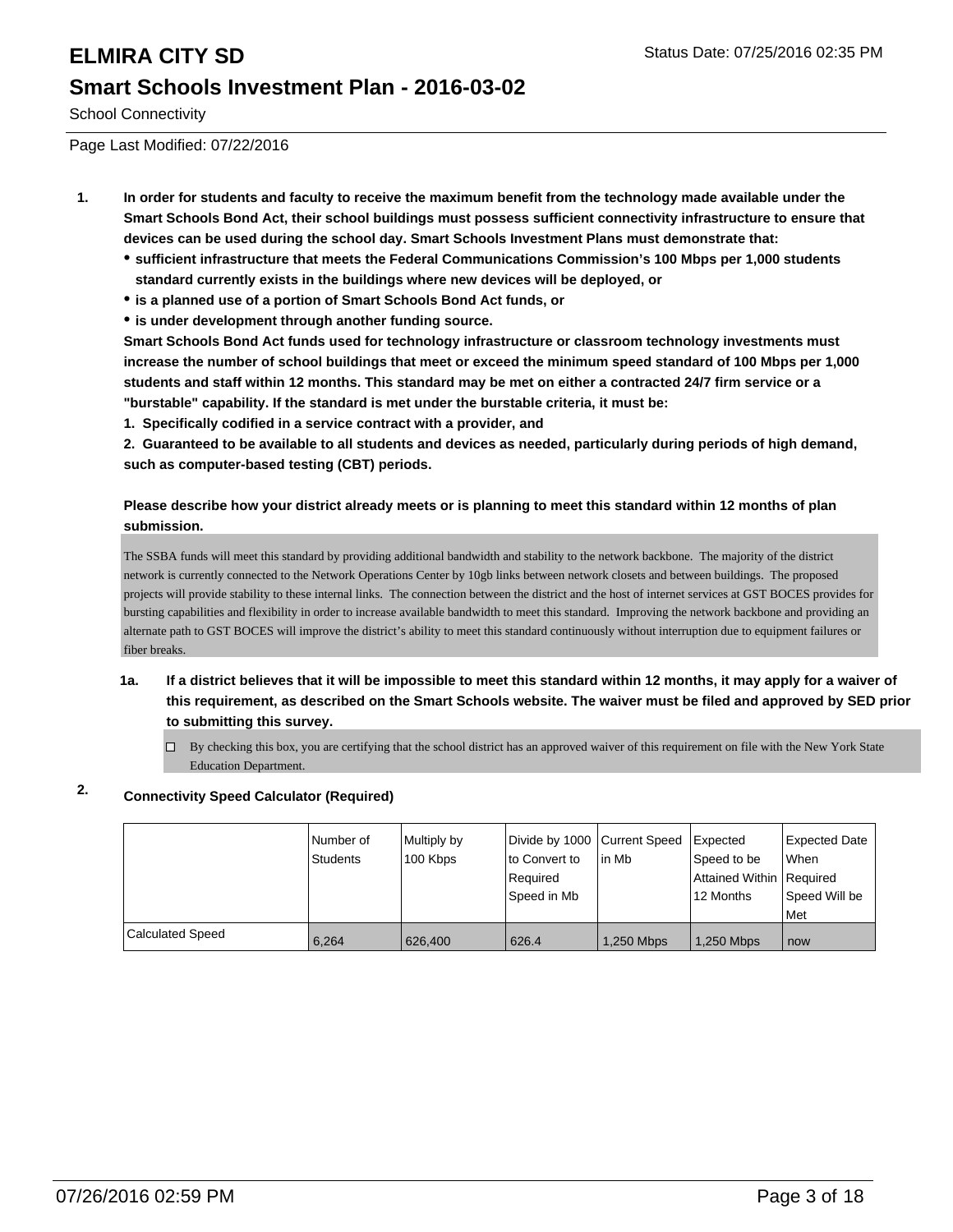School Connectivity

Page Last Modified: 07/22/2016

### **3. Describe how you intend to use Smart Schools Bond Act funds for high-speed broadband and/or wireless connectivity projects in school buildings.**

There are 3 main components of the projects proposed for School Connectivity:

- Upgrade to the wireless network: this project will increase the speed, throughput, and penetration of the wireless network by installing new wireless access points in each classroom in order to accommodate a minimum of 1 device per person and in some spaces 2 devices per person. New access points will be connected to the backbone with a Cat6 and Cat6A connection in order to increase the available bandwidth and capacity on each access point. High capacity areas such as cafeterias, gymnasiums, and auditoriums will include additional access points to support more users. Network switches in the closets will receive upgrades to add capacity to accommodate the additional access points.
- Expansion of the backbone network infrastructure to include multiple data transmission paths: this project will provide a secondary path for data transmission in the event of a slowdown or disruption of service on the primary path. Network switches will be installed in each building that connect by existing fiber to the primary Network Operations Center (NOC) and a secondary Network Operations Center in a geographically diverse location. The network will be re-engineered so that all data utilizes the best routing path between the primary and secondary NOC. A secondary, diverse, fiber connection will be added to the primary NOC and the secondary NOC to provide an alternate path in the event of a fiber break. Additional network equipment will be required to bring the secondary NOC online. •
- Replacement of aging fiber and copper cabling: this project will replace copper and fiber cabling that has been identified to require replacement due to the age or threat of impending failure that will cause a disruption in telecommunications. •
- **4. Describe the linkage between the district's District Instructional Technology Plan and the proposed projects. (There should be a link between your response to this question and your response to Question 1 in Part E. Curriculum and Instruction "What are the district's plans to use digital connectivity and technology to improve teaching and learning?)**

The Instructional Technology Plan identifies a goal to pursue the upgrade of the wireless network in order support the expanded and continued use of mobile network devices. The upgrade of the wireless network will meet this goal identified in Part E Question 1. The Instructional Technology Plan also established a goal to provide an alternative route to the regional network in order to improve network stability for daily classroom instructional use and computer based testing. The expansion of the backbone network infrastructure will increase network stability in the event of a fiber break, power outage, or equipment failure by providing an alternate path for data transmission. The replacement of aging fiber and copper cabling will also improve network stability and protect the disruption of telecommunications required for daily instructional usage in the classrooms and building affected.

**5. If the district wishes to have students and staff access the Internet from wireless devices within the school building, or in close proximity to it, it must first ensure that it has a robust Wi-Fi network in place that has sufficient bandwidth to meet user demand.**

### **Please describe how you have quantified this demand and how you plan to meet this demand.**

The current Wi-Fi network was designed in 2009 with a goal of achieving 100% coverage. Although the district technically has 100% coverage, access points located in hallways spread out between 3-4 rooms do not allow for the number of students in a classroom to be able to access the wireless network with a device per person. When whole classrooms of students attempt to utilize a laptop cart, the wireless network is bogged down after about the 15th student.

The upgraded Wi-Fi network will include 1 access point per classroom in order to locate the access points closer to the devices in use (and therefore increase the strength of the signal) and access points will have two connections back to the network closet in order to double the available capacity. Additional capacity will be available in the future by including one connection with Cat6A cabling, allowing for additional capacity up to 10gb if additional upgrades are made to network switches in the future.

These improvements will allow for a minimum of 1 device per student in each classroom and in some cases 2 devices per student.

### **6. As indicated on Page 5 of the guidance, the Office of Facilities Planning will have to conduct a preliminary review of all capital projects, including connectivity projects.**

Project Number

07-06-00-01-7-999-012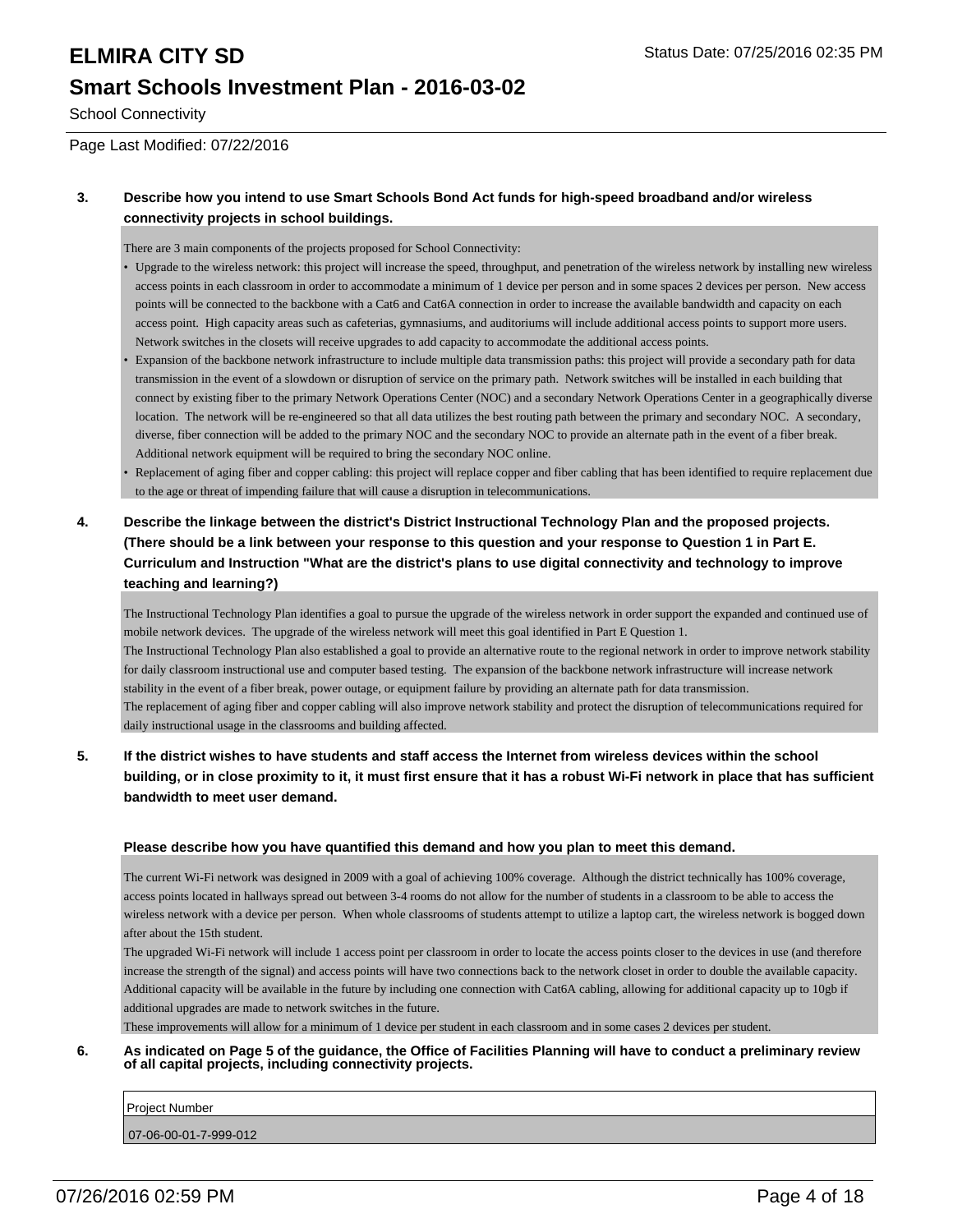School Connectivity

Page Last Modified: 07/22/2016

**7. Certain high-tech security and connectivity infrastructure projects may be eligible for an expedited review process as determined by the Office of Facilities Planning.**

**Was your project deemed eligible for streamlined review?**

No

**8. Include the name and license number of the architect or engineer of record.**

| <sup>1</sup> Name                           | <b>ILicense Number</b> |
|---------------------------------------------|------------------------|
| Jeff Robbins, Hunt Engineers and Architects | 35151                  |

**9. If you are submitting an allocation for School Connectivity complete this table. Note that the calculated Total at the bottom of the table must equal the Total allocation for this category that you entered in the SSIP Overview overall budget.** 

|                                            | Sub-           |
|--------------------------------------------|----------------|
|                                            | Allocation     |
| Network/Access Costs                       | 1,569,550      |
| <b>Outside Plant Costs</b>                 | 82,875         |
| School Internal Connections and Components | 1,152,000      |
| <b>Professional Services</b>               | 635,000        |
| Testing                                    | $\overline{0}$ |
| <b>Other Upfront Costs</b>                 | l 0            |
| <b>Other Costs</b>                         | 555,508        |
| Totals:                                    | 3,994,933.00   |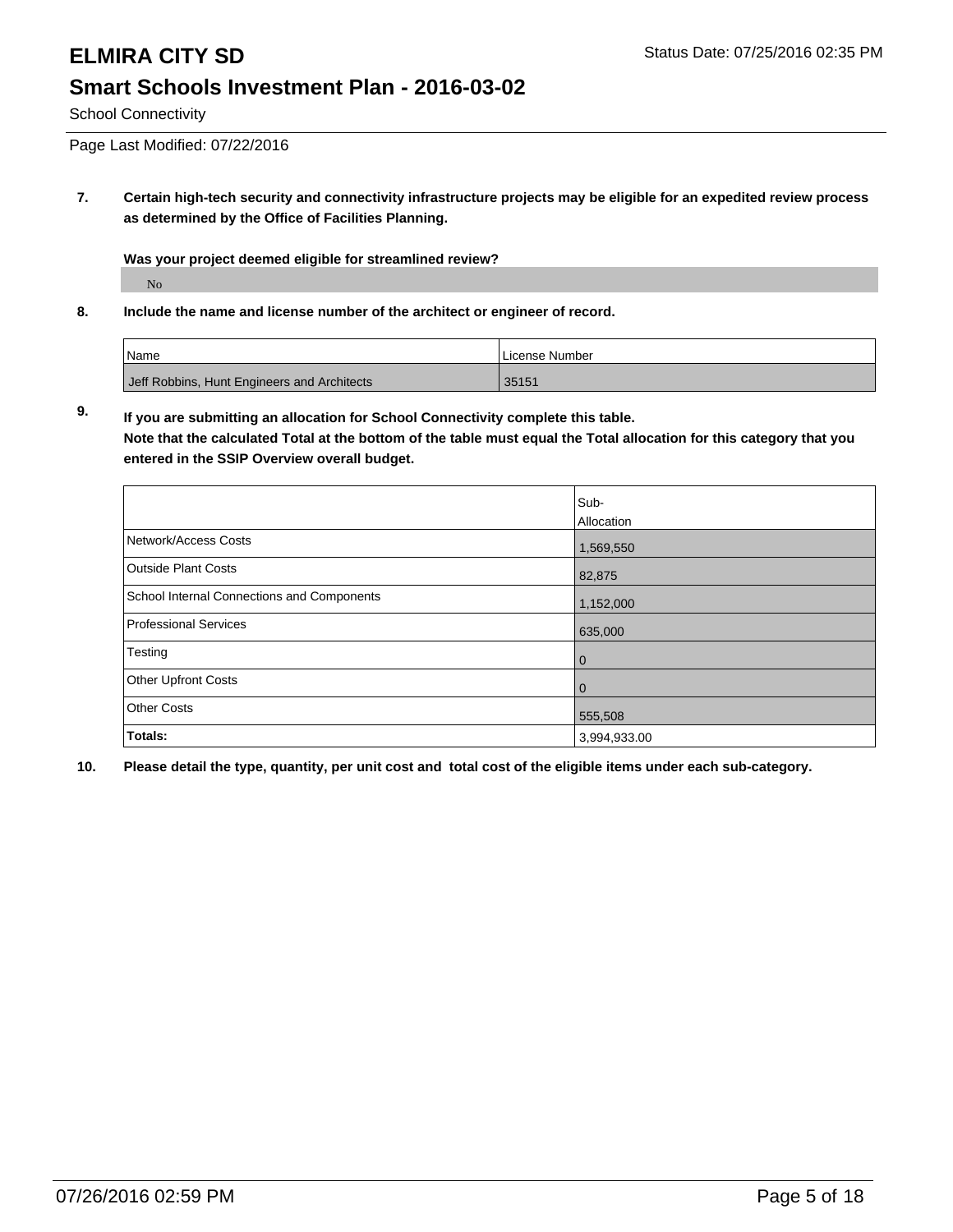# **ELMIRA CITY SD** Status Date: 07/25/2016 02:35 PM

# **Smart Schools Investment Plan - 2016-03-02**

School Connectivity

Page Last Modified: 07/22/2016

| Select the allowable expenditure<br>type.<br>Repeat to add another item under<br>each type. | Item to be purchased                                                                                                                                                                                                                                                                                                                                                                              | Quantity       | Cost per Item | <b>Total Cost</b> |
|---------------------------------------------------------------------------------------------|---------------------------------------------------------------------------------------------------------------------------------------------------------------------------------------------------------------------------------------------------------------------------------------------------------------------------------------------------------------------------------------------------|----------------|---------------|-------------------|
| <b>Network/Access Costs</b>                                                                 | Cisco AIR-AP2702I-x-K9: Dual-band.<br>controller-based 802.11a/g/n/ac                                                                                                                                                                                                                                                                                                                             | 736            | 950           | 699,200           |
| <b>Connections/Components</b>                                                               | Category 6 Data Cabling Installation<br>for Wireless Access Points -<br>Construction budget for one Category<br>6 data cable from the data closet patch<br>panel to each planned wireless access<br>point location. Estimate includes<br>cabling, installation, terminations,<br>testing and labeling. This work will be<br>competitively bid after SSBA approval<br>and SED Facilities approval. | 736            | 1,200         | 883,200           |
| <b>Network/Access Costs</b>                                                                 | Cisco Catalyst 4500 10/100/1000<br>PoE+ Line Card Model # WS-X4648-<br>RJ45V-E                                                                                                                                                                                                                                                                                                                    | 26             | 6,350         | 165,100           |
| <b>Network/Access Costs</b>                                                                 | Cisco C2960X 48-port PoE+, 750W, 2<br>x 10G SFP+, LAN Base                                                                                                                                                                                                                                                                                                                                        | 13             | 3,800         | 49,400            |
| <b>Connections/Components</b>                                                               | Cisco FlexStack 50cm stacking cable                                                                                                                                                                                                                                                                                                                                                               | 13             | 100           | 1,300             |
| <b>Connections/Components</b>                                                               | Catalyst 2960-X FlexStack Plus<br><b>Stacking Module</b>                                                                                                                                                                                                                                                                                                                                          | 13             | 600           | 7,800             |
| <b>Network/Access Costs</b>                                                                 | Cisco Catalyst 3850 24 Port 10G                                                                                                                                                                                                                                                                                                                                                                   | $\overline{2}$ | 18,000        | 36,000            |
| <b>Network/Access Costs</b>                                                                 | Cisco Catalyst 3850 48 Port PoE IP<br>Base - Model # WS-C3850-48P-S                                                                                                                                                                                                                                                                                                                               | 10             | 8,000         | 80,000            |
| <b>Network/Access Costs</b>                                                                 | CAT3850 UNIVERSAL W/O DTLS -<br>Model # S3850ULPEK9-32-0SE -                                                                                                                                                                                                                                                                                                                                      | 12             | 1,500         | 18,000            |
| <b>Network/Access Costs</b>                                                                 | Cisco 10K Bi-Di 10G SFP Model #'s<br>SFP-10G-BX10D-I & SFP-10G-<br><b>BX10U-I</b>                                                                                                                                                                                                                                                                                                                 | 40             | 12,000        | 480,000           |
| <b>Network/Access Costs</b>                                                                 | Cisco Catalyst 3850 4 x 10GE Network<br>Module - Part # C3850-NM-4-10G=                                                                                                                                                                                                                                                                                                                           | 10             | 3,000         | 30,000            |
| <b>Connections/Components</b>                                                               | Broadway School - Replace existing<br>Cat 5 Data Cabling with Cat 6 Data<br>Cabling                                                                                                                                                                                                                                                                                                               | 175            | 600           | 105,000           |
| <b>Connections/Components</b>                                                               | Diven Elementary - Replace existing<br>Cat 5 Data Cabling with Cat 6 Data<br>Cabling                                                                                                                                                                                                                                                                                                              | 50             | 600           | 30,000            |
| Connections/Components                                                                      | Ernie Davis Academy - Replace<br>existing Cat 5 Data Cabling with Cat 6<br>Data Cabling                                                                                                                                                                                                                                                                                                           | 90             | 600           | 54,000            |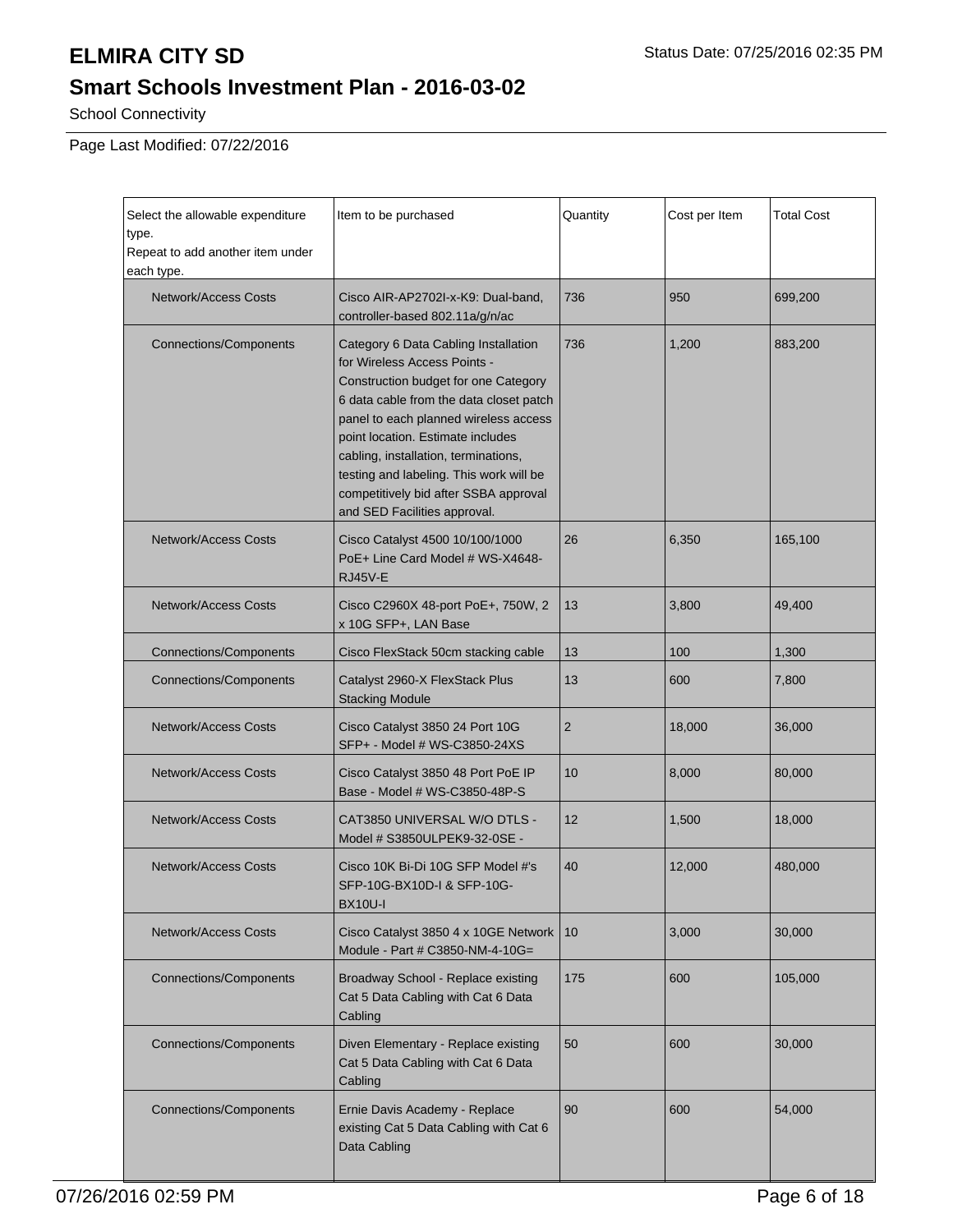# **ELMIRA CITY SD** Status Date: 07/25/2016 02:35 PM

# **Smart Schools Investment Plan - 2016-03-02**

School Connectivity

Page Last Modified: 07/22/2016

| <b>Connections/Components</b> | Elmira High School - Replace existing<br>Cat 5 Data Cabling with Cat 6 Data<br>Cabling                                                                                                                                                                                                                                                                                                                                                                                                                                                                                                                              | 90             | 600    | 54,000 |
|-------------------------------|---------------------------------------------------------------------------------------------------------------------------------------------------------------------------------------------------------------------------------------------------------------------------------------------------------------------------------------------------------------------------------------------------------------------------------------------------------------------------------------------------------------------------------------------------------------------------------------------------------------------|----------------|--------|--------|
| <b>Connections/Components</b> | <b>Fassett Elementary - Replace existing</b><br>Cat 5 Data Cabling with Cat6 Data<br>Cabling                                                                                                                                                                                                                                                                                                                                                                                                                                                                                                                        | 10             | 600    | 6,000  |
| <b>Connections/Components</b> | Pine City Elementary - Replace<br>existing Cat 5 Data Cabling with Cat 6<br>Data Cabling                                                                                                                                                                                                                                                                                                                                                                                                                                                                                                                            | $\overline{7}$ | 600    | 4,200  |
| <b>Network/Access Costs</b>   | Data room improvements at Booth<br>School - Each data room will receive a<br>3/4 ton split AC unit to cool the<br>equipment.                                                                                                                                                                                                                                                                                                                                                                                                                                                                                        | $\mathbf{1}$   | 11,850 | 11,850 |
| <b>Outside Plant Costs</b>    | Ernie Davis Academy - District Fiber<br>Outside Plant Reconfiguration - Quote<br>from STN to add an additional 2-<br>strands of fiber optic cabling to EDA<br>building from the STN Backbone.<br>These fibers will be reconfigured with<br>the other schools to create load<br>balancing and multiple paths for data<br>traffic.                                                                                                                                                                                                                                                                                    | $\mathbf{1}$   | 18,550 | 18,550 |
| <b>Outside Plant Costs</b>    | Elmira High School - District Fiber<br><b>Outside Plant Reconfiguration Quote</b><br>from STN to add an additional 2-<br>strands of fiber optic cabling to EDA<br>building from the STN Backbone.<br>These fibers will be reconfigured with<br>the other schools to create load<br>balancing and multiple paths for data<br>traffic.                                                                                                                                                                                                                                                                                | $\mathbf{1}$   | 31,825 | 31,825 |
| <b>Outside Plant Costs</b>    | Ernie Davis Academy - A 12-strand<br>OS2 single mode fiber optic cable will<br>be installed to replace the existing fiber<br>optic cable that is no longer is<br>satisfactory condition. The fiber<br>pathway beneath the walking bridge<br>will need to be replaced as it is<br>becoming unattached from the<br>structure. Installation will include the<br>removal of the existing cable,<br>installation of the new cabling,<br>terminations, testing and conduit<br>pathway improvement under the<br>walking bridge. This work will be<br>competitively bid after SSBA approval<br>and SED Facilities approval. | $\mathbf{1}$   | 32,500 | 32,500 |
| <b>Connections/Components</b> | Network Monitoring Digital Signage - A<br>Model: P553-DRD 55                                                                                                                                                                                                                                                                                                                                                                                                                                                                                                                                                        | $\mathbf{1}$   | 3,000  | 3,000  |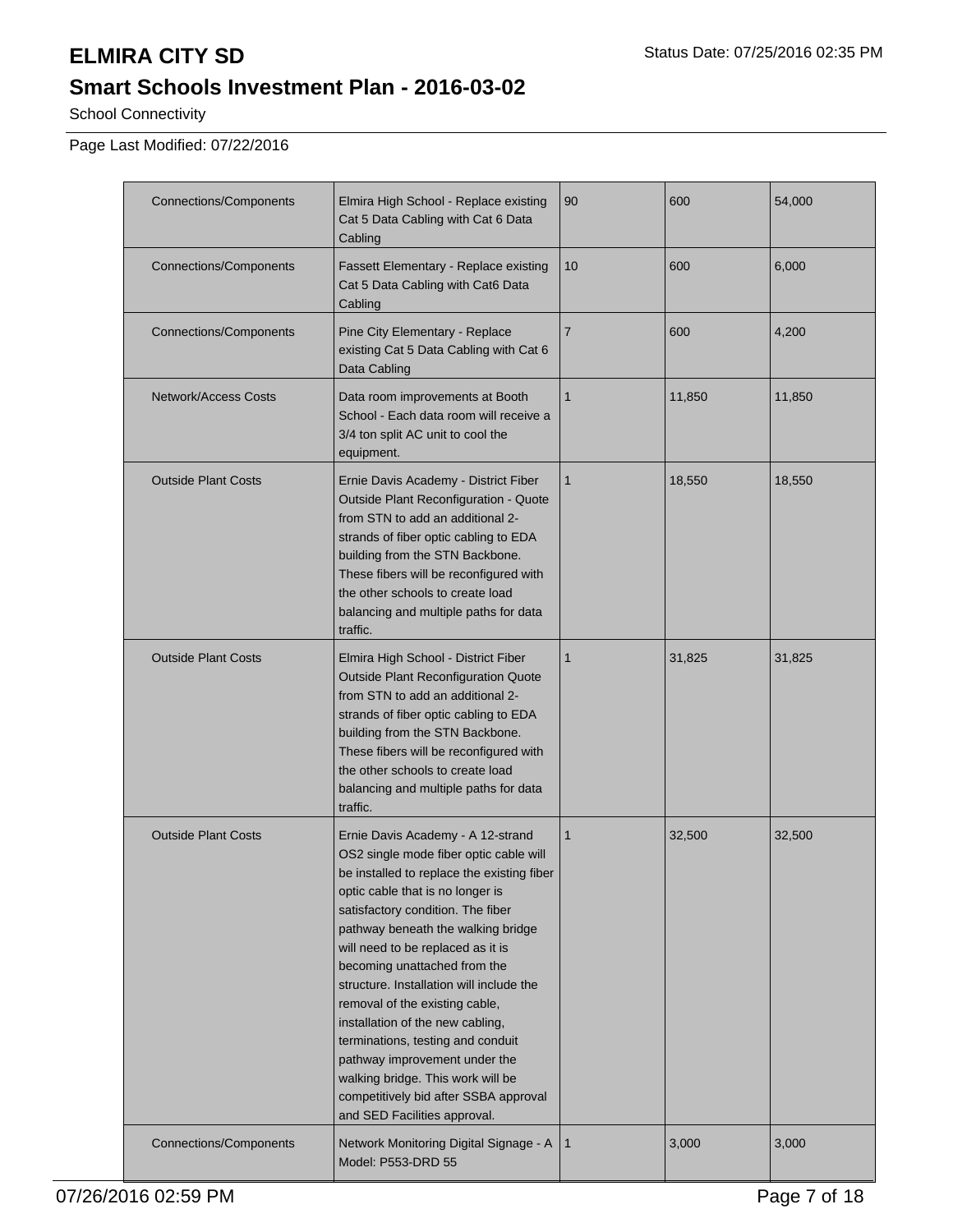School Connectivity

Page Last Modified: 07/22/2016

| <b>Connections/Components</b> | Installation & Mounting hardware for    |   | 3,500   | 3,500   |
|-------------------------------|-----------------------------------------|---|---------|---------|
|                               |                                         |   |         |         |
|                               | network monitoring digital sign.        |   |         |         |
|                               | Installation to include a Peerless wall |   |         |         |
|                               | mount & associated hardware, power      |   |         |         |
|                               | outlet installation, media player       |   |         |         |
|                               | programming, Cat 6 data cabling to the  |   |         |         |
|                               | MDF from the TV location in the IT      |   |         |         |
|                               | offices and labor. This work will be    |   |         |         |
|                               | competitively bid after SSBA approval   |   |         |         |
|                               | and SED Facilities approval.            |   |         |         |
| <b>Other Costs</b>            | Project Incidentals for network switch  | 1 | 555,508 | 555,508 |
|                               |                                         |   |         |         |
|                               | & wireless upgrade project -            |   |         |         |
|                               | construction                            |   |         |         |
|                               | administration,/management fees,        |   |         |         |
|                               | printing costs, & contingencies         |   |         |         |
| <b>Professional Services</b>  | Legal and Bidding Fees                  |   | 45,000  | 45,000  |
|                               |                                         |   |         |         |
| <b>Professional Services</b>  | Architectural and Engineering Fees      |   | 590,000 | 590,000 |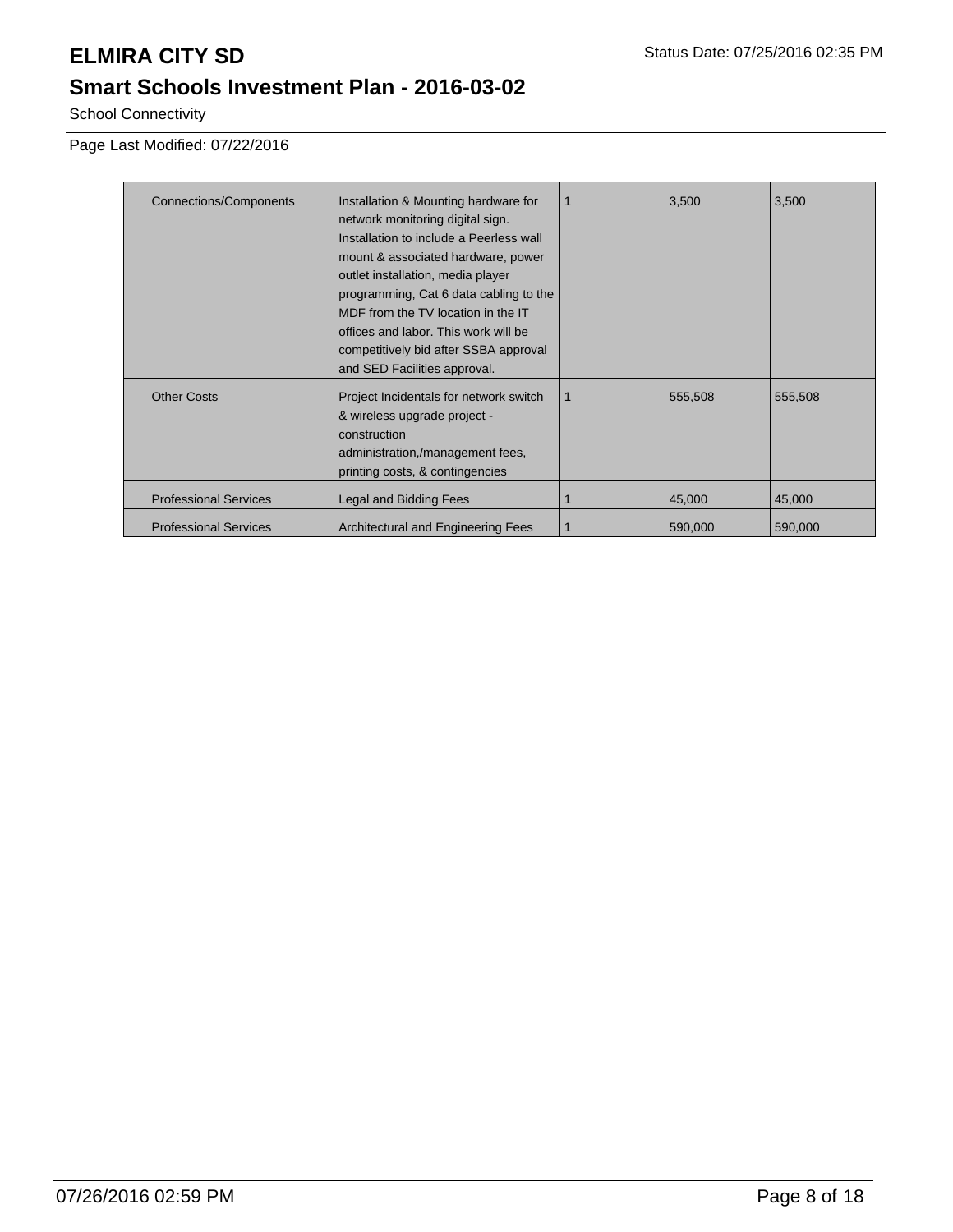Community Connectivity (Broadband and Wireless)

**1. Describe how you intend to use Smart Schools Bond Act funds for high-speed broadband and/or wireless connectivity projects in the community.**

(No Response)

**2. Please describe how the proposed project(s) will promote student achievement and increase student and/or staff access to the Internet in a manner that enhances student learning and/or instruction outside of the school day and/or school building.**

(No Response)

**3. Community connectivity projects must comply with all the necessary local building codes and regulations (building and related permits are not required prior to plan submission).**

 $\Box$  I certify that we will comply with all the necessary local building codes and regulations.

**4. Please describe the physical location of the proposed investment.**

(No Response)

**5. Please provide the initial list of partners participating in the Community Connectivity Broadband Project, along with their Federal Tax Identification (Employer Identification) number.**

| <b>Project Partners</b> | I Federal ID # |
|-------------------------|----------------|
| (No Response)           | (No Response)  |

**6. If you are submitting an allocation for Community Connectivity, complete this table.**

**Note that the calculated Total at the bottom of the table must equal the Total allocation for this category that you entered in the SSIP Overview overall budget.**

|                                    | Sub-Allocation |
|------------------------------------|----------------|
| Network/Access Costs               | (No Response)  |
| Outside Plant Costs                | (No Response)  |
| Tower Costs                        | (No Response)  |
| <b>Customer Premises Equipment</b> | (No Response)  |
| Professional Services              | (No Response)  |
| Testing                            | (No Response)  |
| <b>Other Upfront Costs</b>         | (No Response)  |
| Other Costs                        | (No Response)  |
| Totals:                            |                |

| Select the allowable expenditure | litem to be purchased | Quantity      | Cost per Item | <b>Total Cost</b> |
|----------------------------------|-----------------------|---------------|---------------|-------------------|
| type.                            |                       |               |               |                   |
| Repeat to add another item under |                       |               |               |                   |
| each type.                       |                       |               |               |                   |
| (No Response)                    | (No Response)         | (No Response) | (No Response) | (No Response)     |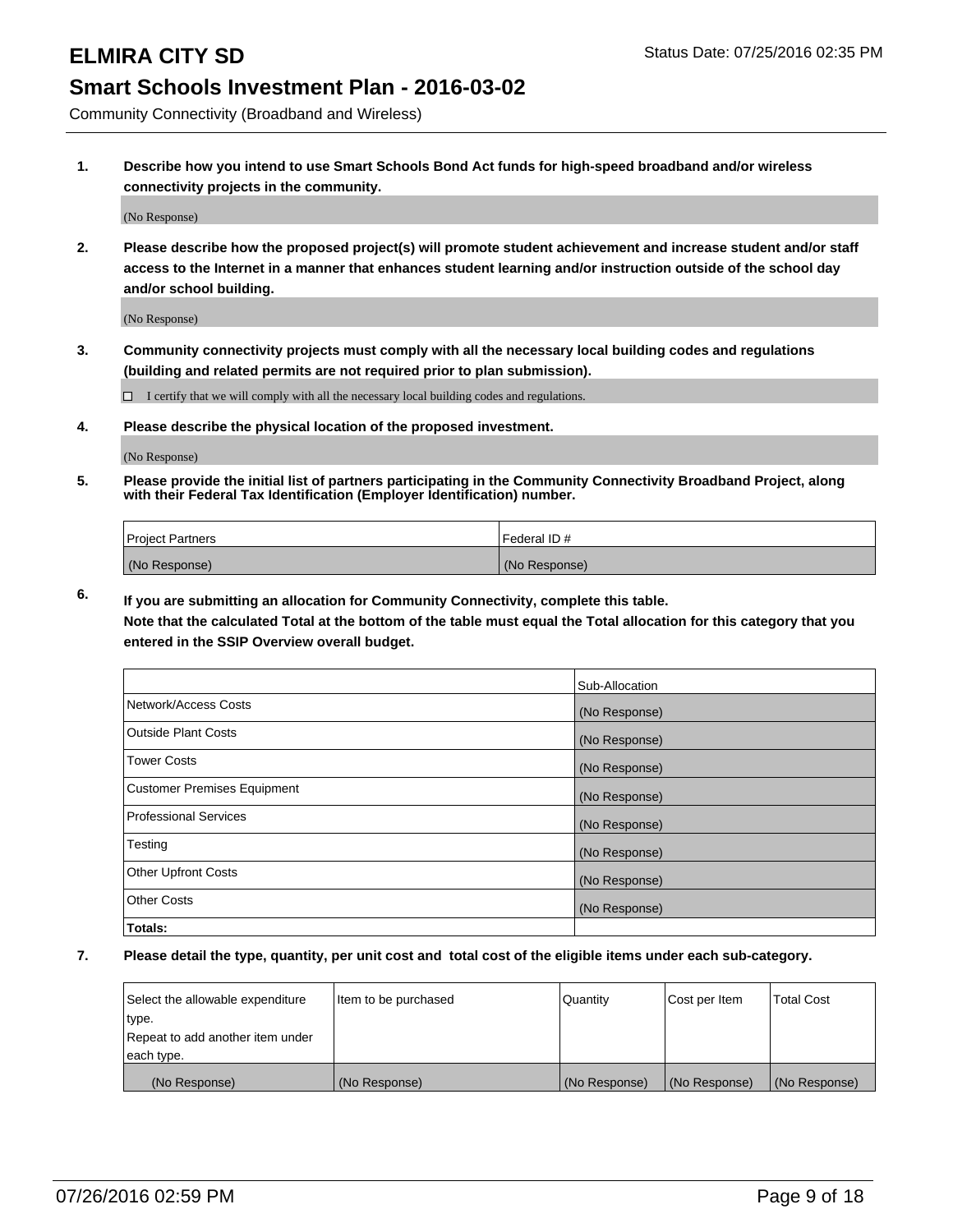Classroom Learning Technology

**1. In order for students and faculty to receive the maximum benefit from the technology made available under the Smart Schools Bond Act, their school buildings must possess sufficient connectivity infrastructure to ensure that devices can be used during the school day. Smart Schools Investment Plans must demonstrate that sufficient infrastructure that meets the Federal Communications Commission's 100 Mbps per 1,000 students standard currently exists in the buildings where new devices will be deployed, or is a planned use of a portion of Smart Schools Bond Act funds, or is under development through another funding source.**

**Smart Schools Bond Act funds used for technology infrastructure or classroom technology investments must increase the number of school buildings that meet or exceed the minimum speed standard of 100 Mbps per 1,000 students and staff within 12 months. This standard may be met on either a contracted 24/7 firm service or a "burstable" capability. If the standard is met under the burstable criteria, it must be:**

**1. Specifically codified in a service contract with a provider, and**

**2. Guaranteed to be available to all students and devices as needed, particularly during periods of high demand, such as computer-based testing (CBT) periods.**

**Please describe how your district already meets or is planning to meet this standard within 12 months of plan submission.**

(No Response)

**1a. If a district believes that it will be impossible to meet this standard within 12 months, it may apply for a waiver of this requirement, as described on the Smart Schools website. The waiver must be filed and approved by SED prior to submitting this survey.**

 $\Box$  By checking this box, you are certifying that the school district has an approved waiver of this requirement on file with the New York State Education Department.

### **2. Connectivity Speed Calculator (Required)**

|                  | Number of<br><b>Students</b> | Multiply by<br>100 Kbps | Divide by 1000 Current Speed<br>Ito Convert to<br>Required<br>Speed in Mb | lin Mb           | Expected<br>Speed to be<br>Attained Within Required<br>12 Months | Expected Date<br>l When<br>Speed Will be<br>l Met |
|------------------|------------------------------|-------------------------|---------------------------------------------------------------------------|------------------|------------------------------------------------------------------|---------------------------------------------------|
| Calculated Speed | (No<br>Response)             | (No Response)           | (No<br>Response)                                                          | (No<br>Response) | (No<br>Response)                                                 | (No<br>Response)                                  |

**3. If the district wishes to have students and staff access the Internet from wireless devices within the school building, or in close proximity to it, it must first ensure that it has a robust Wi-Fi network in place that has sufficient bandwidth to meet user demand.**

**Please describe how you have quantified this demand and how you plan to meet this demand.**

(No Response)

**4. All New York State public school districts are required to complete and submit an Instructional Technology Plan survey to the New York State Education Department in compliance with Section 753 of the Education Law and per Part 100.12 of the Commissioner's Regulations.**

**Districts that include educational technology purchases as part of their Smart Schools Investment Plan must have a submitted and approved Instructional Technology Plan survey on file with the New York State Education Department.**

 $\Box$  By checking this box, you are certifying that the school district has an approved Instructional Technology Plan survey on file with the New York State Education Department.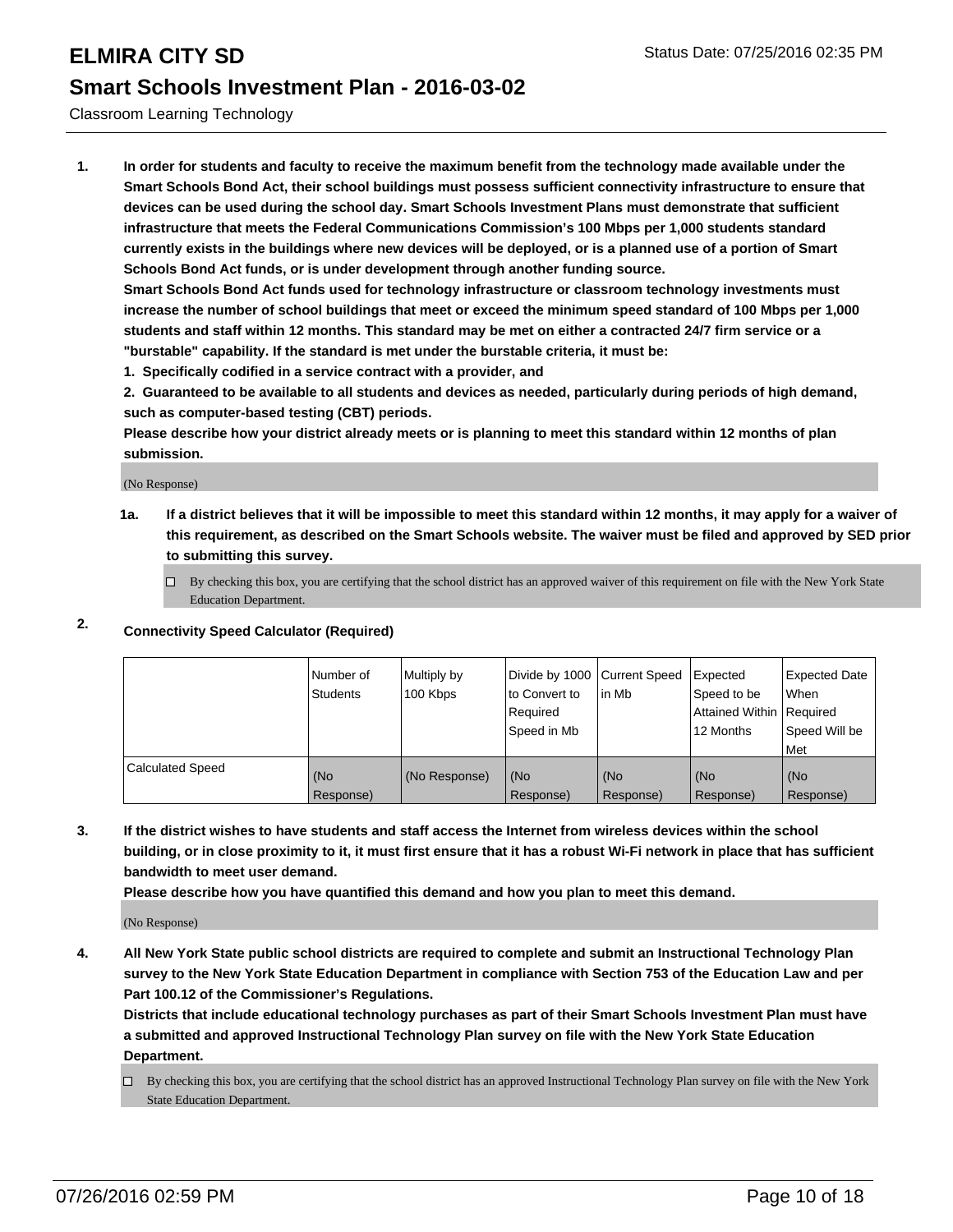Classroom Learning Technology

**5. Describe the devices you intend to purchase and their compatibility with existing or planned platforms or systems. Specifically address the adequacy of each facility's electrical, HVAC and other infrastructure necessary to install and support the operation of the planned technology.**

(No Response)

- **6. Describe how the proposed technology purchases will:**
	- **> enhance differentiated instruction;**
	- **> expand student learning inside and outside the classroom;**
	- **> benefit students with disabilities and English language learners; and**
	- **> contribute to the reduction of other learning gaps that have been identified within the district.**

**The expectation is that districts will place a priority on addressing the needs of students who struggle to succeed in a rigorous curriculum. Responses in this section should specifically address this concern and align with the district's Instructional Technology Plan (in particular Question 2 of E. Curriculum and Instruction: "Does the district's instructional technology plan address the needs of students with disabilities to ensure equitable access to instruction, materials and assessments?" and Question 3 of the same section: "Does the district's instructional technology plan address the provision of assistive technology specifically for students with disabilities to ensure access to and participation in the general curriculum?"**

(No Response)

**7. Where appropriate, describe how the proposed technology purchases will enhance ongoing communication with parents and other stakeholders and help the district facilitate technology-based regional partnerships, including distance learning and other efforts.**

(No Response)

**8. Describe the district's plan to provide professional development to ensure that administrators, teachers and staff can employ the technology purchased to enhance instruction successfully.**

**Note: This response should be aligned and expanded upon in accordance with your district's response to Question 1 of F. Professional Development of your Instructional Technology Plan: "Please provide a summary of professional development offered to teachers and staff, for the time period covered by this plan, to support technology to enhance teaching and learning. Please include topics, audience and method of delivery within your summary."**

(No Response)

- **9. Districts must contact the SUNY/CUNY teacher preparation program that supplies the largest number of the district's new teachers to request advice on innovative uses and best practices at the intersection of pedagogy and educational technology.**
	- $\square$  By checking this box, you certify that you have contacted the SUNY/CUNY teacher preparation program that supplies the largest number of your new teachers to request advice on these issues.
	- **9a. Please enter the name of the SUNY or CUNY Institution that you contacted.**

(No Response)

**9b. Enter the primary Institution phone number.**

(No Response)

**9c. Enter the name of the contact person with whom you consulted and/or will be collaborating with on innovative uses of technology and best practices.**

(No Response)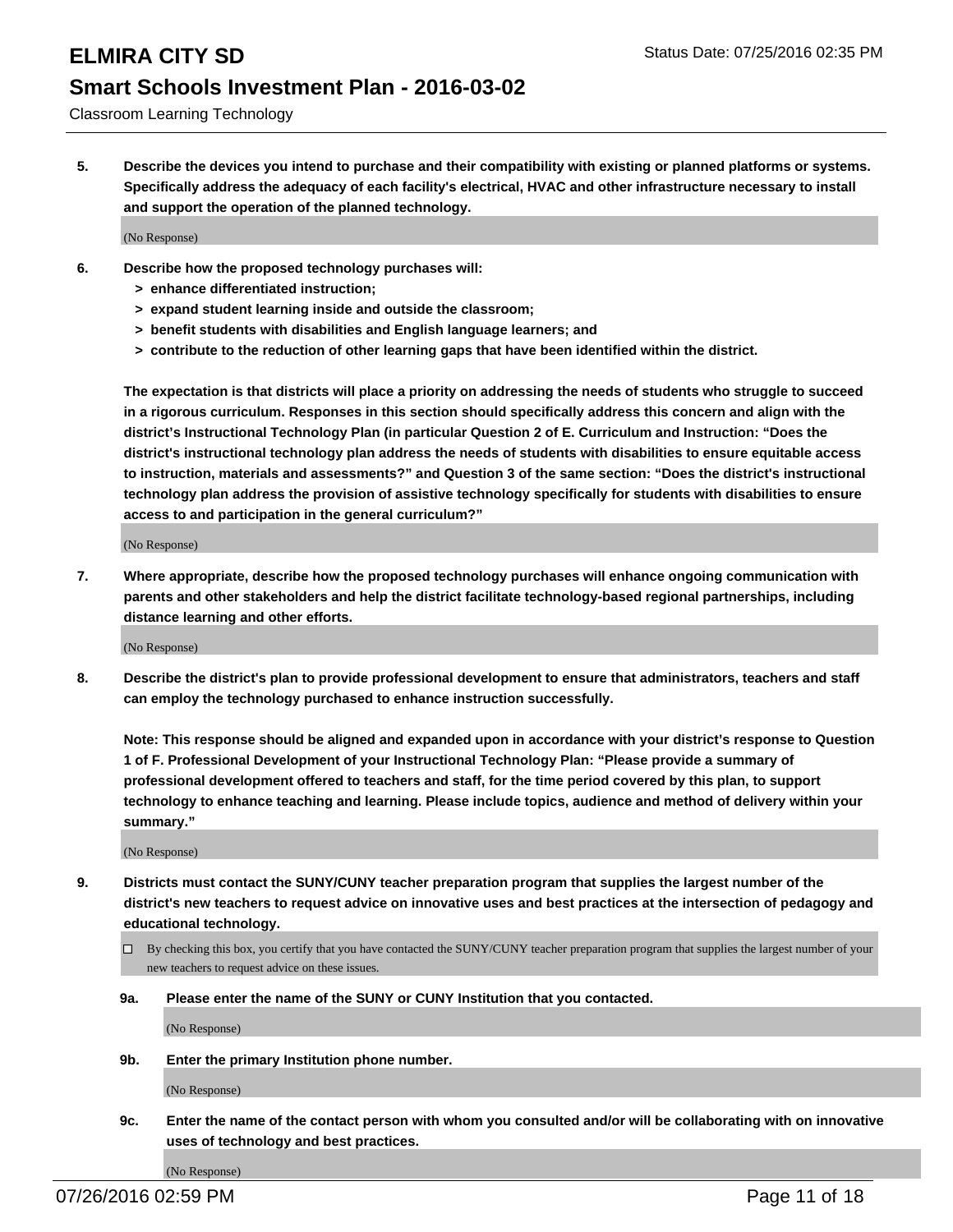Classroom Learning Technology

**10. A district whose Smart Schools Investment Plan proposes the purchase of technology devices and other hardware must account for nonpublic schools in the district.**

**Are there nonpublic schools within your school district?**

- $\Box$  Yes
- $\square$  No
- **11. Nonpublic Classroom Technology Loan Calculator**

**The Smart Schools Bond Act provides that any Classroom Learning Technology purchases made using Smart Schools funds shall be lent, upon request, to nonpublic schools in the district. However, no school district shall be required to loan technology in amounts greater than the total obtained and spent on technology pursuant to the Smart Schools Bond Act and the value of such loan may not exceed the total of \$250 multiplied by the nonpublic school enrollment in the base year at the time of enactment.**

### **See:**

**http://www.p12.nysed.gov/mgtserv/smart\_schools/docs/Smart\_Schools\_Bond\_Act\_Guidance\_04.27.15\_Final.pdf.**

|                                         | 1. Classroom<br>Technology<br>Sub-allocation | 2. Public<br>Enrollment<br>$(2014 - 15)$ | 3. Nonpublic<br>Enrollment<br>(2014-15) | l 4. Sum of<br>l Public and<br>l Nonpublic<br>Enrollment                                      | 15. Total Per<br>Pupil Sub-<br>Iallocation | 6. Total<br>Nonpublic Loan  <br>Amount |
|-----------------------------------------|----------------------------------------------|------------------------------------------|-----------------------------------------|-----------------------------------------------------------------------------------------------|--------------------------------------------|----------------------------------------|
| Calculated Nonpublic Loan<br>l Amount i |                                              |                                          |                                         | (No Response)   (No Response)   (No Response)   (No Response)   (No Response)   (No Response) |                                            |                                        |

**12. To ensure the sustainability of technology purchases made with Smart Schools funds, districts must demonstrate a long-term plan to maintain and replace technology purchases supported by Smart Schools Bond Act funds. This sustainability plan shall demonstrate a district's capacity to support recurring costs of use that are ineligible for Smart Schools Bond Act funding such as device maintenance, technical support, Internet and wireless fees, maintenance of hotspots, staff professional development, building maintenance and the replacement of incidental items. Further, such a sustainability plan shall include a long-term plan for the replacement of purchased devices and equipment at the end of their useful life with other funding sources.**

 $\square$  By checking this box, you certify that the district has a sustainability plan as described above.

**13. Districts must ensure that devices purchased with Smart Schools Bond funds will be distributed, prepared for use, maintained and supported appropriately. Districts must maintain detailed device inventories in accordance with generally accepted accounting principles.**

 $\Box$  By checking this box, you certify that the district has a distribution and inventory management plan and system in place.

**14. If you are submitting an allocation for Classroom Learning Technology complete this table. Note that the calculated Total at the bottom of the table must equal the Total allocation for this category that you entered in the SSIP Overview overall budget.**

|                          | Sub-Allocation |
|--------------------------|----------------|
| Interactive Whiteboards  | (No Response)  |
| <b>Computer Servers</b>  | (No Response)  |
| <b>Desktop Computers</b> | (No Response)  |
| <b>Laptop Computers</b>  | (No Response)  |
| <b>Tablet Computers</b>  | (No Response)  |
| <b>Other Costs</b>       | (No Response)  |
| Totals:                  |                |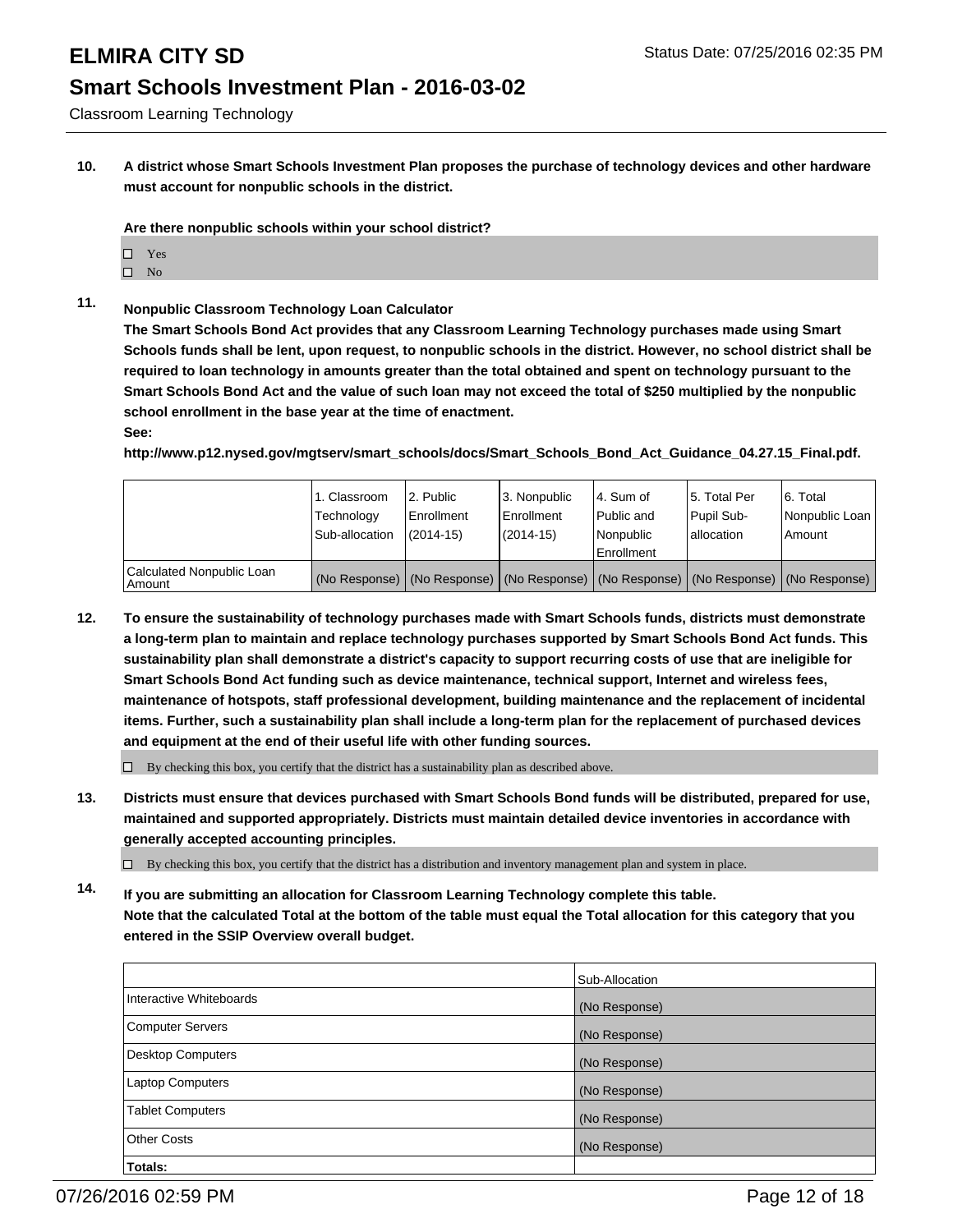Classroom Learning Technology

| Select the allowable expenditure | I Item to be Purchased | <b>Quantity</b> | Cost per Item | <b>Total Cost</b> |
|----------------------------------|------------------------|-----------------|---------------|-------------------|
| type.                            |                        |                 |               |                   |
| Repeat to add another item under |                        |                 |               |                   |
| each type.                       |                        |                 |               |                   |
| (No Response)                    | (No Response)          | (No Response)   | (No Response) | (No Response)     |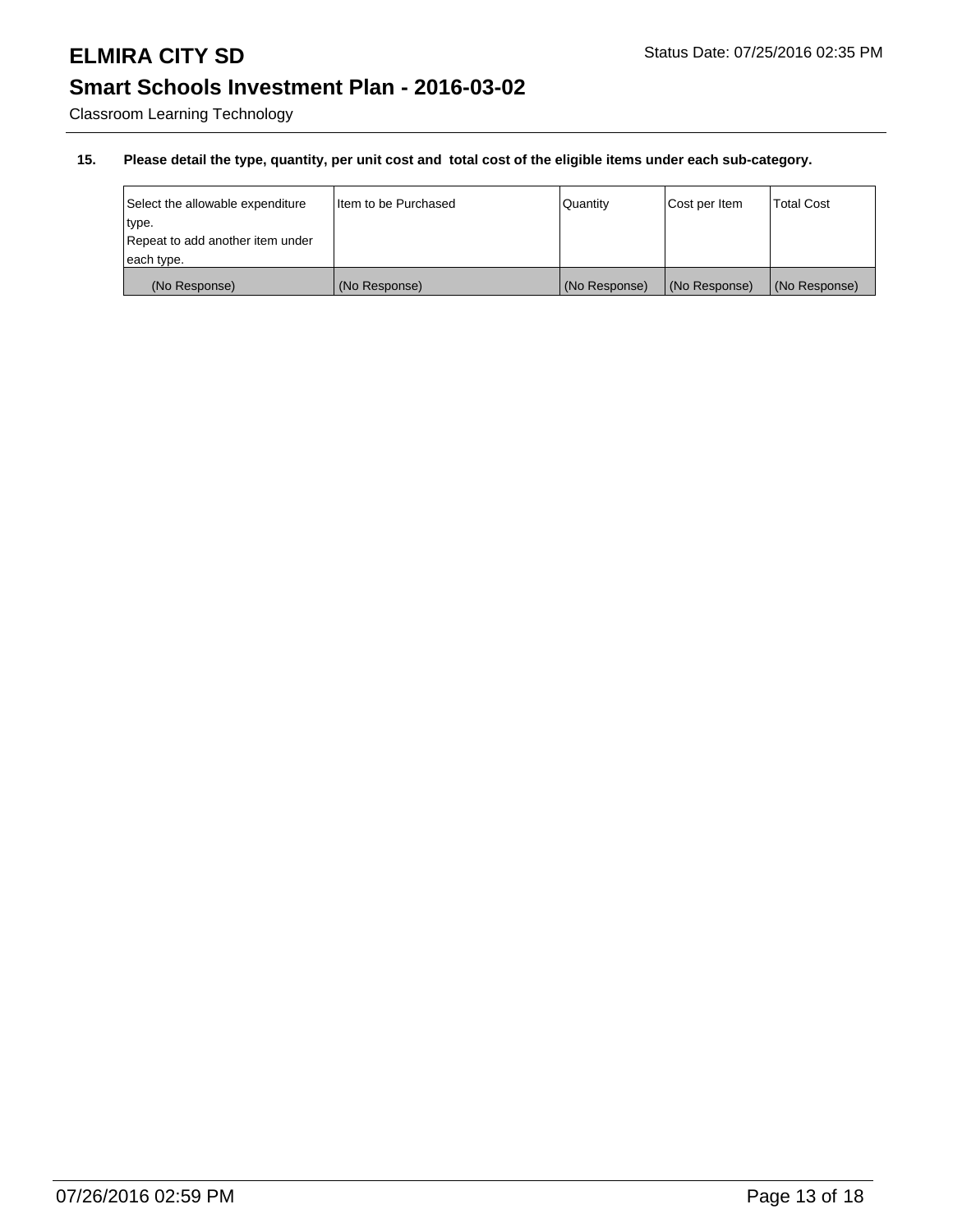Pre-Kindergarten Classrooms

**1. Provide information regarding how and where the district is currently serving pre-kindergarten students and justify the need for additional space with enrollment projections over 3 years.**

(No Response)

- **2. Describe the district's plan to construct, enhance or modernize education facilities to accommodate prekindergarten programs. Such plans must include:**
	- **Specific descriptions of what the district intends to do to each space;**
	- **An affirmation that pre-kindergarten classrooms will contain a minimum of 900 square feet per classroom;**
	- **The number of classrooms involved;**
	- **The approximate construction costs per classroom; and**
	- **Confirmation that the space is district-owned or has a long-term lease that exceeds the probable useful life of the improvements.**

(No Response)

**3. Smart Schools Bond Act funds may only be used for capital construction costs. Describe the type and amount of additional funds that will be required to support ineligible ongoing costs (e.g. instruction, supplies) associated with any additional pre-kindergarten classrooms that the district plans to add.**

(No Response)

**4. All plans and specifications for the erection, repair, enlargement or remodeling of school buildings in any public school district in the State must be reviewed and approved by the Commissioner. Districts that plan capital projects using their Smart Schools Bond Act funds will undergo a Preliminary Review Process by the Office of Facilities Planning.**

| Project Number |  |
|----------------|--|
| (No Response)  |  |

**5. If you have made an allocation for Pre-Kindergarten Classrooms, complete this table. Note that the calculated Total at the bottom of the table must equal the Total allocation for this category that you**

**entered in the SSIP Overview overall budget.**

|                                          | Sub-Allocation |
|------------------------------------------|----------------|
| Construct Pre-K Classrooms               | (No Response)  |
| Enhance/Modernize Educational Facilities | (No Response)  |
| Other Costs                              | (No Response)  |
| Totals:                                  |                |

| Select the allowable expenditure | Item to be purchased | Quantity      | Cost per Item | <b>Total Cost</b> |
|----------------------------------|----------------------|---------------|---------------|-------------------|
| type.                            |                      |               |               |                   |
| Repeat to add another item under |                      |               |               |                   |
| each type.                       |                      |               |               |                   |
| (No Response)                    | (No Response)        | (No Response) | (No Response) | (No Response)     |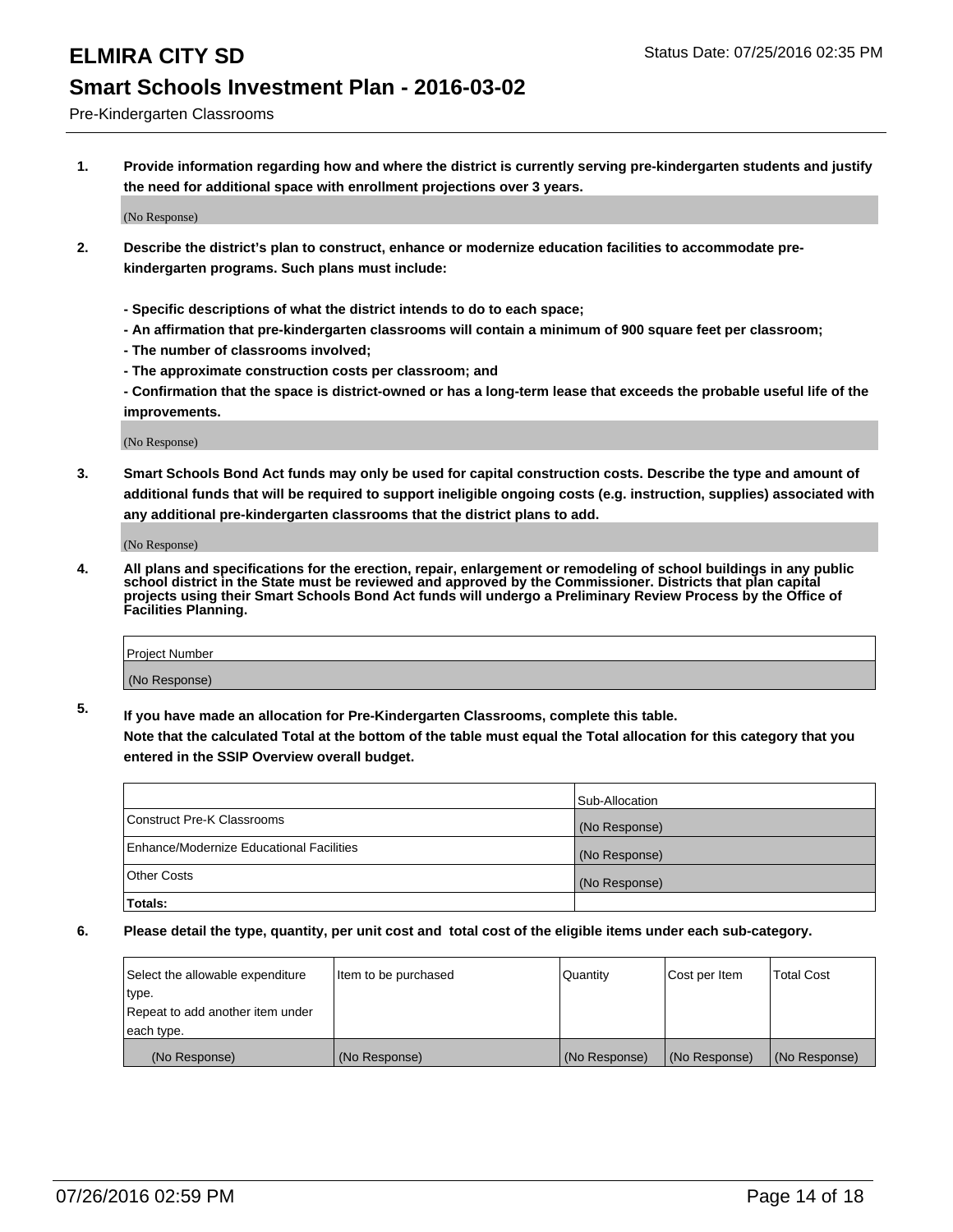# **ELMIRA CITY SD** Status Date: 07/25/2016 02:35 PM

## **Smart Schools Investment Plan - 2016-03-02**

Replace Transportable Classrooms

**1. Describe the district's plan to construct, enhance or modernize education facilities to provide high-quality instructional space by replacing transportable classrooms.**

(No Response)

**2. All plans and specifications for the erection, repair, enlargement or remodeling of school buildings in any public school district in the State must be reviewed and approved by the Commissioner. Districts that plan capital projects using their Smart Schools Bond Act funds will undergo a Preliminary Review Process by the Office of Facilities Planning.**

| Project Number |  |
|----------------|--|
| (No Response)  |  |

**3. For large projects that seek to blend Smart Schools Bond Act dollars with other funds, please note that Smart Schools Bond Act funds can be allocated on a pro rata basis depending on the number of new classrooms built that directly replace transportable classroom units.**

**If a district seeks to blend Smart Schools Bond Act dollars with other funds describe below what other funds are being used and what portion of the money will be Smart Schools Bond Act funds.**

(No Response)

**4. If you have made an allocation for Replace Transportable Classrooms, complete this table. Note that the calculated Total at the bottom of the table must equal the Total allocation for this category that you entered in the SSIP Overview overall budget.**

|                                                | Sub-Allocation |
|------------------------------------------------|----------------|
| Construct New Instructional Space              | (No Response)  |
| Enhance/Modernize Existing Instructional Space | (No Response)  |
| Other Costs                                    | (No Response)  |
| Totals:                                        |                |

| Select the allowable expenditure | Item to be purchased | Quantity      | Cost per Item | <b>Total Cost</b> |
|----------------------------------|----------------------|---------------|---------------|-------------------|
| type.                            |                      |               |               |                   |
| Repeat to add another item under |                      |               |               |                   |
| each type.                       |                      |               |               |                   |
| (No Response)                    | (No Response)        | (No Response) | (No Response) | (No Response)     |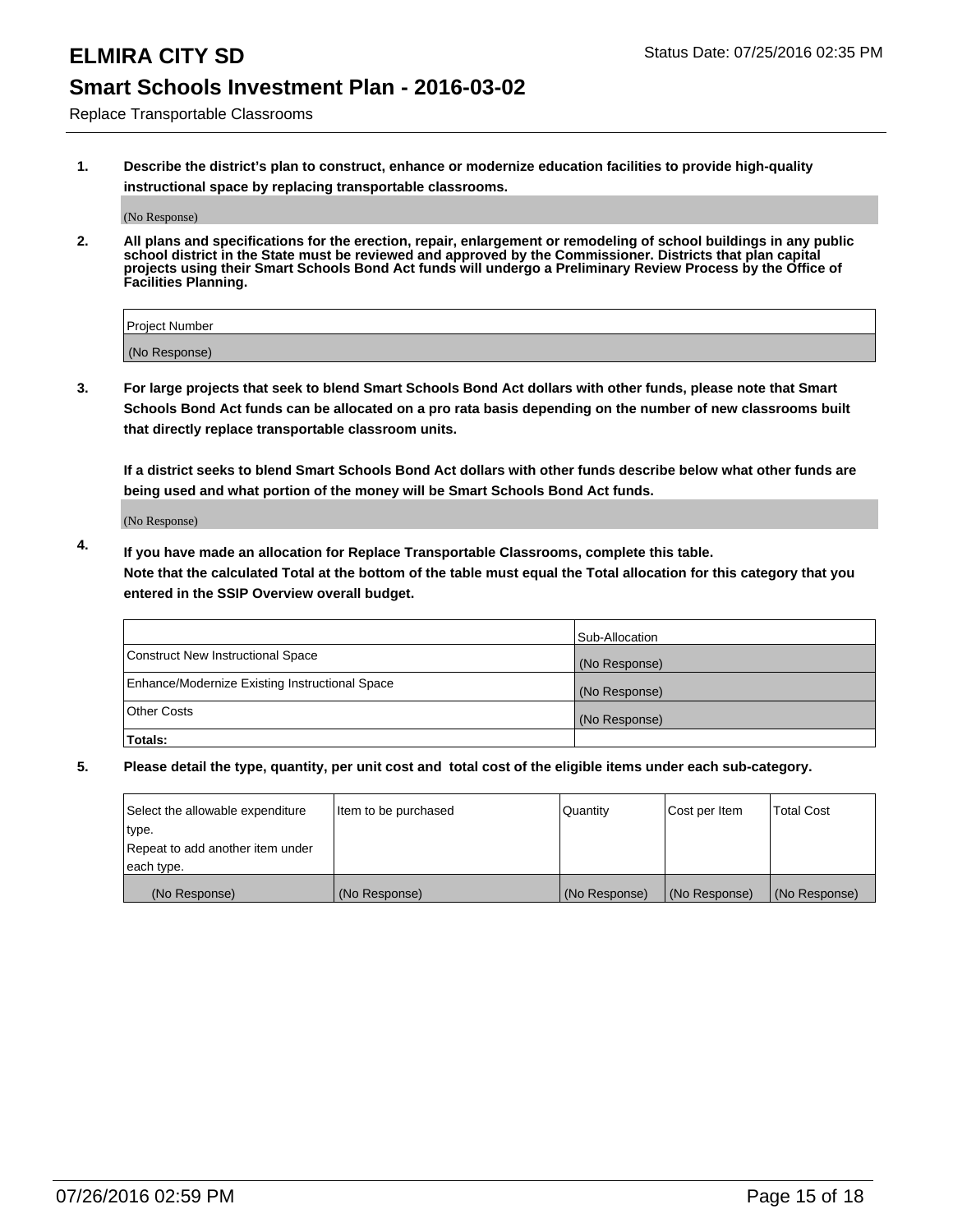High-Tech Security Features

Page Last Modified: 07/25/2016

### **1. Describe how you intend to use Smart Schools Bond Act funds to install high-tech security features in school buildings and on school campuses.**

There are 4 main components to the projects proposed for High-Tech Security Features:

- Centralized DVMS Storage: this project will involve the replacement of 37 near end-of-life servers that are currently distributed in network closets in each school with 8 servers connected to high speed storage area network (SAN) devices and centralized into 4 network closets in 4 schools. The SANs will provide additional storage capacity necessary to upgrade analog cameras to IP cameras and maintain the required retention period for security video.
- Security camera upgrades: this project will identify the analog cameras in the highest priority locations in each school and replace them with IP cameras with better quality and higher resolution. New cameras may also be added to high priority locations that currently do not have adequate video coverage, as determined by school administrators.
- Standardized secure entrances and features: this project will standardize the equipment and procedures for building entrances at each school to include a buzzer, intercom, and camera located at each entrance that will allow staff to screen all individuals requesting access to a school with the ability to see and talk to the person before access to the school is allowed. •
- Security Film on school entrances and windows: this project will include the installation of security door film on the interior vestibule doors at each school. The exterior doors have had door film installed previously and this additional work combined with the additional main entrance access control devices, will provide the district with a standardized secured entrance into each of its buildings across the district.
- **2. All plans and specifications for the erection, repair, enlargement or remodeling of school buildings in any public school district in the State must be reviewed and approved by the Commissioner. Districts that plan capital projects using their Smart Schools Bond Act funds will undergo a Preliminary Review Process by the Office of Facilities Planning.**

| Project Number        |  |  |
|-----------------------|--|--|
| 07-06-00-01-7-999-012 |  |  |
| 07-06-00-01-7-999-SB1 |  |  |

- **3. Was your project deemed eligible for streamlined Review?**
	- **Ø** Yes
	- $\square$  No
	- **3a. Districts with streamlined projects must certify that they have reviewed all installations with their licensed architect or engineer of record, and provide that person's name and license number. The licensed professional must review the products and proposed method of installation prior to implementation and review the work during and after completion in order to affirm that the work was code-compliant, if requested.**
		- By checking this box, you certify that the district has reviewed all installations with a licensed architect or engineer of record.
- **4. Include the name and license number of the architect or engineer of record.**

| <sup>1</sup> Name                           | License Number |
|---------------------------------------------|----------------|
| Jeff Robbins, Hunt Engineers and Architects | 35151          |

**5. If you have made an allocation for High-Tech Security Features, complete this table. Note that the calculated Total at the bottom of the table must equal the Total allocation for this category that you entered in the SSIP Overview overall budget.**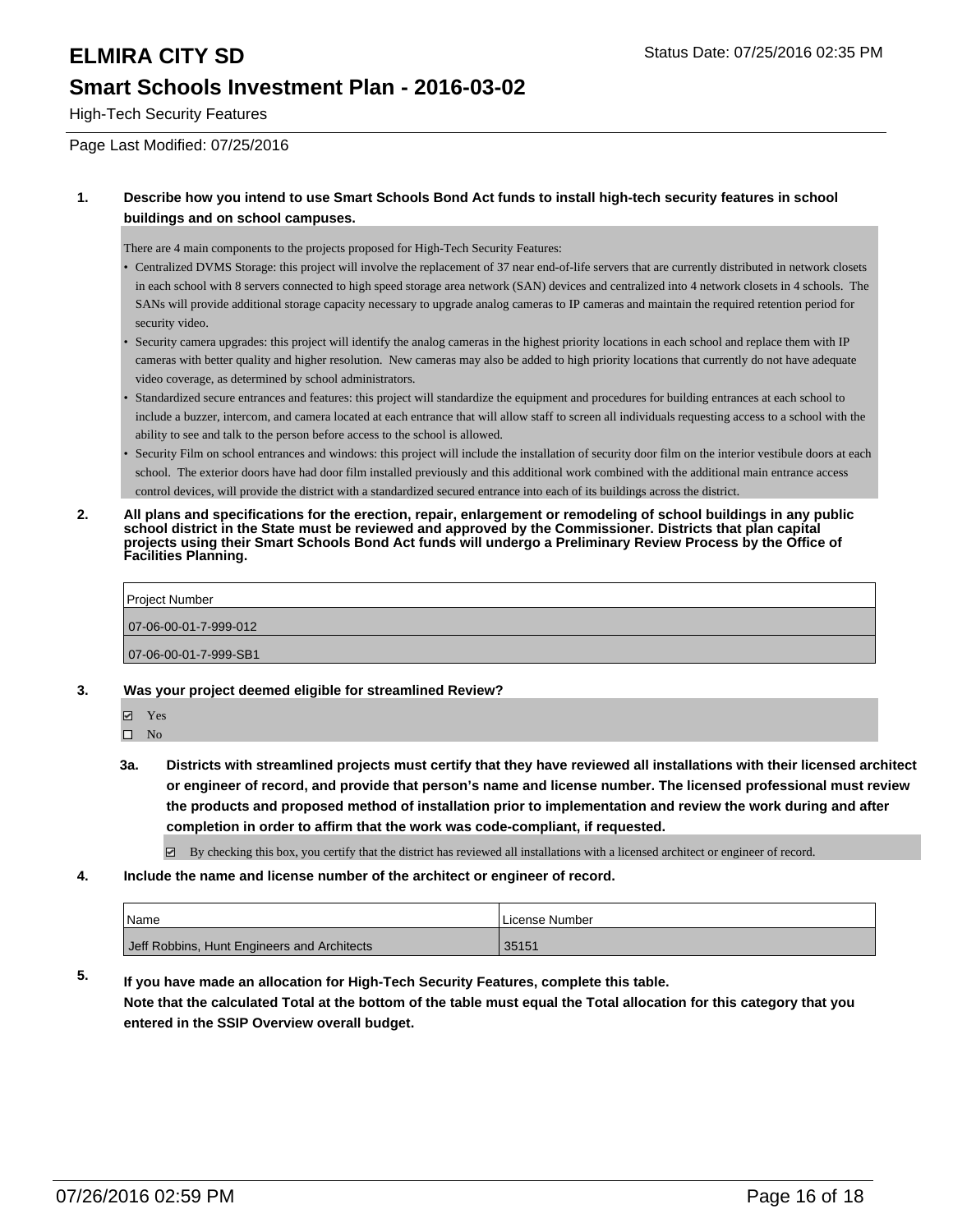High-Tech Security Features

Page Last Modified: 07/25/2016

|                                                      | Sub-Allocation |
|------------------------------------------------------|----------------|
| Capital-Intensive Security Project (Standard Review) | $\overline{0}$ |
| <b>Electronic Security System</b>                    | 1,304,000      |
| <b>Entry Control System</b>                          | 55,000         |
| Approved Door Hardening Project                      | 254,000        |
| <b>Other Costs</b>                                   | 343,700        |
| Totals:                                              | 1,956,700.00   |

| Select the allowable expenditure<br>type.<br>Repeat to add another item under<br>each type. | Item to be purchased                                                                                                                                                                                                                                                                                                               | Quantity       | Cost per Item | <b>Total Cost</b> |
|---------------------------------------------------------------------------------------------|------------------------------------------------------------------------------------------------------------------------------------------------------------------------------------------------------------------------------------------------------------------------------------------------------------------------------------|----------------|---------------|-------------------|
| <b>Electronic Security System</b>                                                           | Digital Video Management Storage<br>System - Centralized storage arrays at<br>four district buildings.                                                                                                                                                                                                                             | $\overline{4}$ | 190,000       | 760,000           |
| <b>Electronic Security System</b>                                                           | Avigilon 3MP IP Camera - Interior                                                                                                                                                                                                                                                                                                  | 84             | 2,800         | 235,200           |
| <b>Electronic Security System</b>                                                           | Avigilon 5MP IP Camera - Exterior                                                                                                                                                                                                                                                                                                  | 84             | 3,200         | 268,800           |
| <b>Electronic Security System</b>                                                           | Two-way radio upgrade - Each building<br>will receive a networked two-way radio<br>repeater that will ensure all district<br>radios will work on the district's<br>property in the case of an emergency.<br>The district currently has issues with its<br>two-way radio coverage several in of<br>the elementary schools.          | $\mathbf{1}$   | 40,000        | 40,000            |
| <b>Entry Control System</b>                                                                 | <b>Standardized Secured Entrance</b><br>Devices - Construction Estimate for the<br>installation of Card Readers,<br>Intercoms, Door Contacts, request to<br>exit sensor, Electrified door strikes or<br>retraction hardware.                                                                                                       | 11             | 5,000         | 55,000            |
| <b>Approved Door Hardening</b><br>Project                                                   | Security Door Film - Construction<br>Estimate for the installation of security<br>door film on the vestibule storefront<br>glass at each building's main entrance.<br>The security door film prevents the<br>glass from being broken easily and<br>delaying any breach into the building<br>through the existing storefront glass. | $\mathbf{1}$   | 254,000       | 254,000           |
| <b>Other Costs</b>                                                                          | <b>Total Security Project Incidental Costs</b>                                                                                                                                                                                                                                                                                     | $\mathbf 1$    | 343,700       | 343,700           |